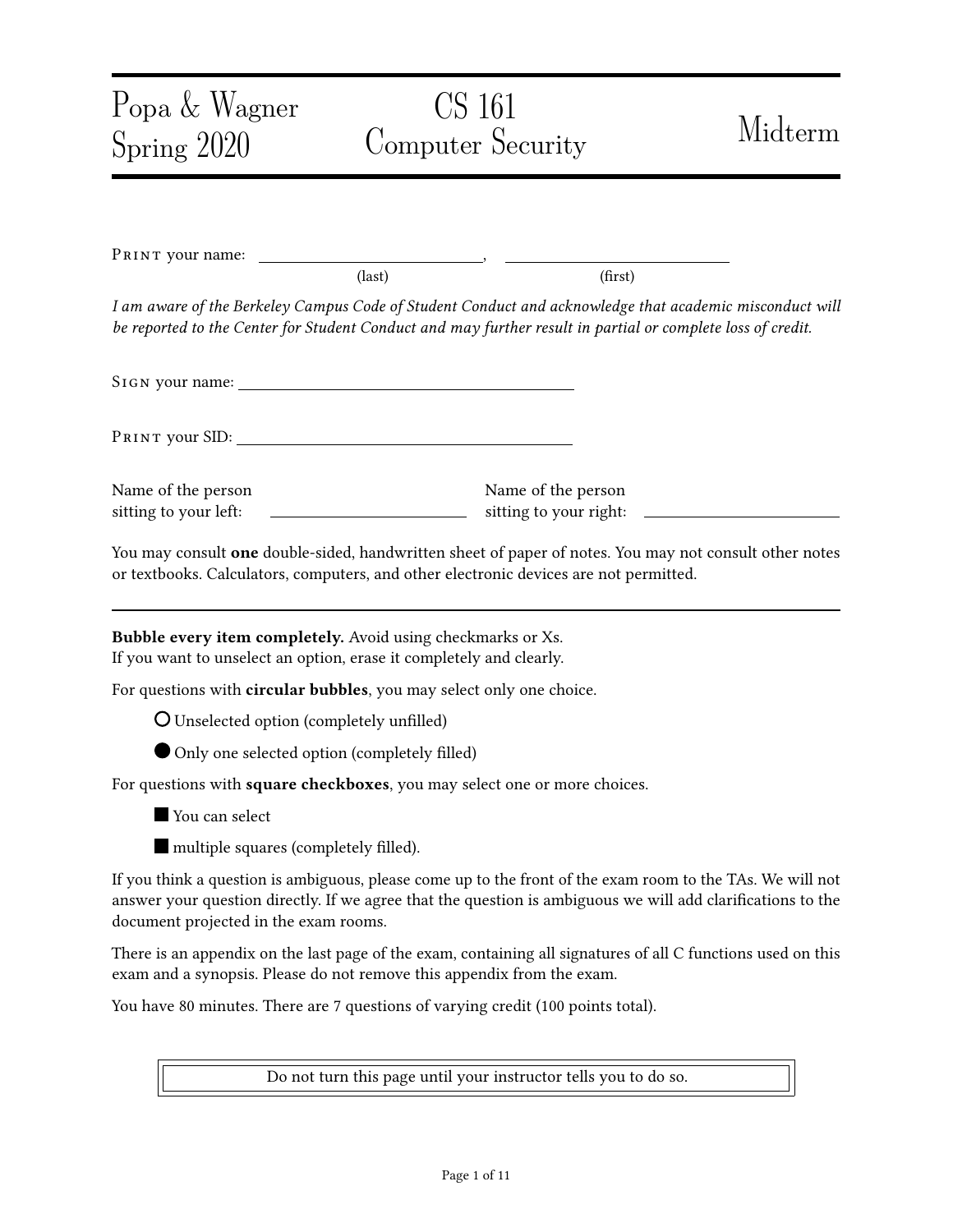#### Problem 1 Security Principles (10 points) (10 points)

Select the best answer to each question.

(a) A company requires that employees change their work machines' passwords every 30 days, but many employees find memorizing a new password every month difficult, so they either write it down or make small changes to existing passwords. Which security principle does the company's policy violate?

| <b>O</b> Defense in depth       | <b>O</b> Ensure complete mediation |
|---------------------------------|------------------------------------|
| <b>O</b> Consider human factors | O Fail-safe defaults               |

(b) In the midst of a PG&E power outage, Carol downloads a simple mobile flashlight app. As soon as she clicks a button to turn on the flashlight, the app requests permissions to access her phone's geolocation, address book, and microphone. Which security principle does this violate?

| $\bigcup$ Security is economics             | <b>C</b> Least privilege                   |
|---------------------------------------------|--------------------------------------------|
| $\overline{O}$ Separation of responsibility | <b>O</b> Design in security from the start |

(c) A private high school has 100 students, who each pay \$10,000 in tuition each year. The principal hires a CS 161 alum as a consultant, who discovers that the "My Finances" section of the website, which controls students' tuition, is vulnerable to a brute force attack. The consultant estimates an attacker could rent enough compute power with \$20 million to break the system, but tells the principal not to worry because of which security principle?

| <b>O</b> Security is economics | <b>O</b> Design in security from the start |
|--------------------------------|--------------------------------------------|
| <b>O</b> Least privilege       | <b>O</b> Consider human factors            |

(d) The consultant notices that a single admin password provides access to all of the school's funds and advises the principal that this is dangerous. What principle would the consultant argue the school is violating?

| $\bigcirc$ Don't rely on security through obscurity $\bigcirc$ Design security in from the start |                                   |
|--------------------------------------------------------------------------------------------------|-----------------------------------|
| $\bigcirc$ Separation of responsibility                                                          | $\overline{O}$ Fail-safe defaults |

(e) Course staff at Stanford's CS155 accidentally released their project with solutions in it! In order to conceal what happened, they quickly re-released the project and didn't mention what had happened in the hope that no one would notice. This is an example of not following which security principle?

| O Security is economics                                                                | <b>O</b> Know your threat model |
|----------------------------------------------------------------------------------------|---------------------------------|
| $\overline{O}$ Don't rely on security through obscurity $\overline{O}$ Least privilege |                                 |
| O Separation of responsibility                                                         | O None of these                 |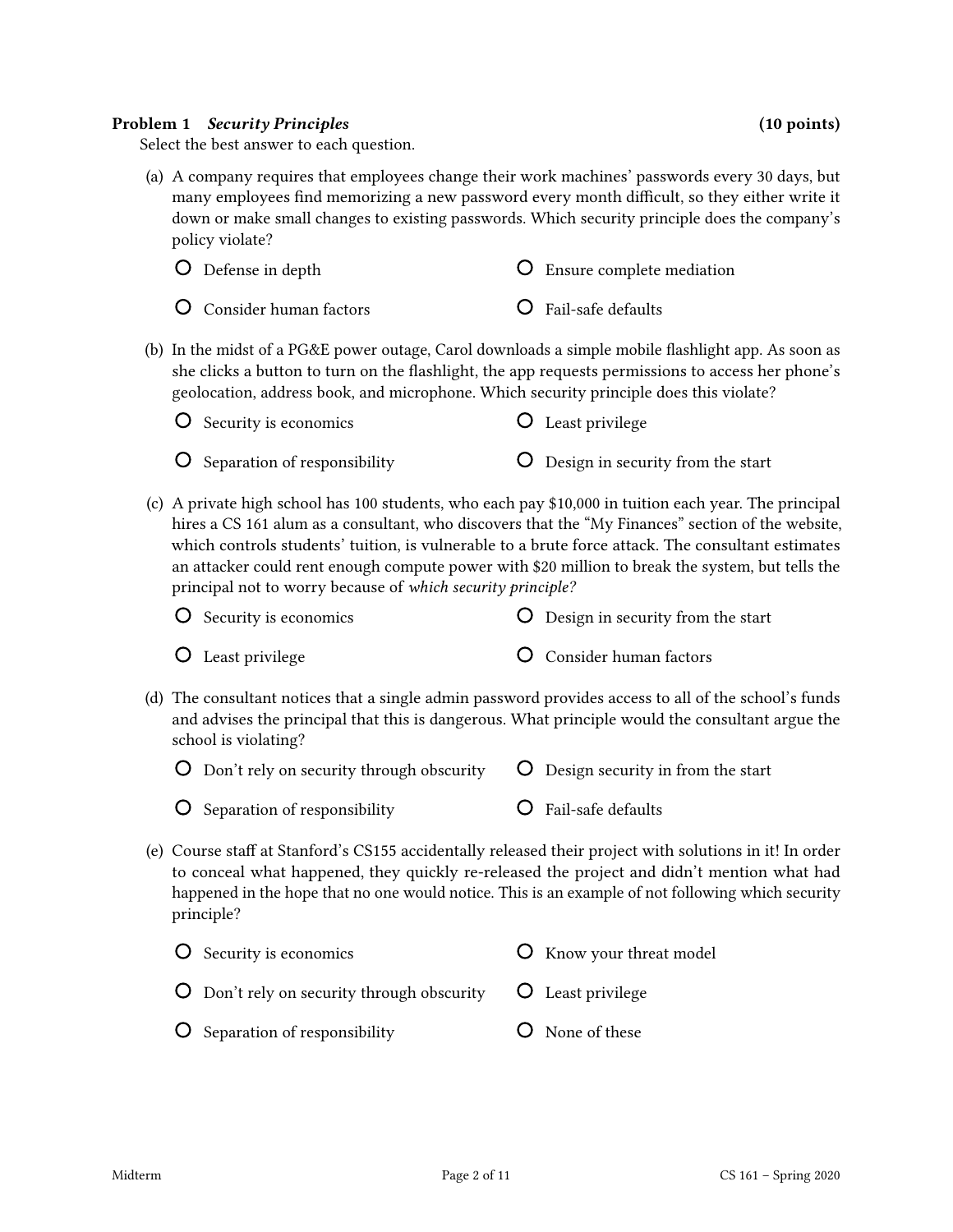# (c) Format string vulnerabilities can allow the attacker to:

| $\Box$ Read memory  | $\Box$ Execute Shellcode |
|---------------------|--------------------------|
| $\Box$ Write memory | $\Box$ None of these     |
|                     |                          |

(b) True or False: An 8-byte stack canary is less secure than a 4-byte stack canary.

(d) Which of the following memory safety hardening measures work by ensuring that all writeable regions in memory are non-executable, and all executable regions in memory are non-writeable?

(a) True or False: In the last question of Project 1, ASLR prevents the attacker from knowing the

| $\Box$ ASLR           | $\Box$ DEP (also known as W <sup><math>\chi</math></sup> or NX) |
|-----------------------|-----------------------------------------------------------------|
| $\Box$ Stack canaries | $\Box$ None of these                                            |

- (e) Bear Systems hardens its code with both DEP (also known as WˆX or NX) and its own custom variant of ASLR. Normally, ASLR chooses a random offset for the stack and heap when the program starts running. Bear Systems modifies the compiler to choose a random offset when the program is compiled and hardcode this into the binary executable. Bear Systems ships the same executable to all of its customers. What is the effect of this modification to ASLR on security against memory safety exploits?
	- O This modification makes security better.

address of any instructions in memory.

O TRUE O FALSE

O TRUE O FALSE

- $\overline{O}$  This modification has no significant effect on security.
- O This modification makes security worse.

Problem 2 Memory safety (14 points) (14 points)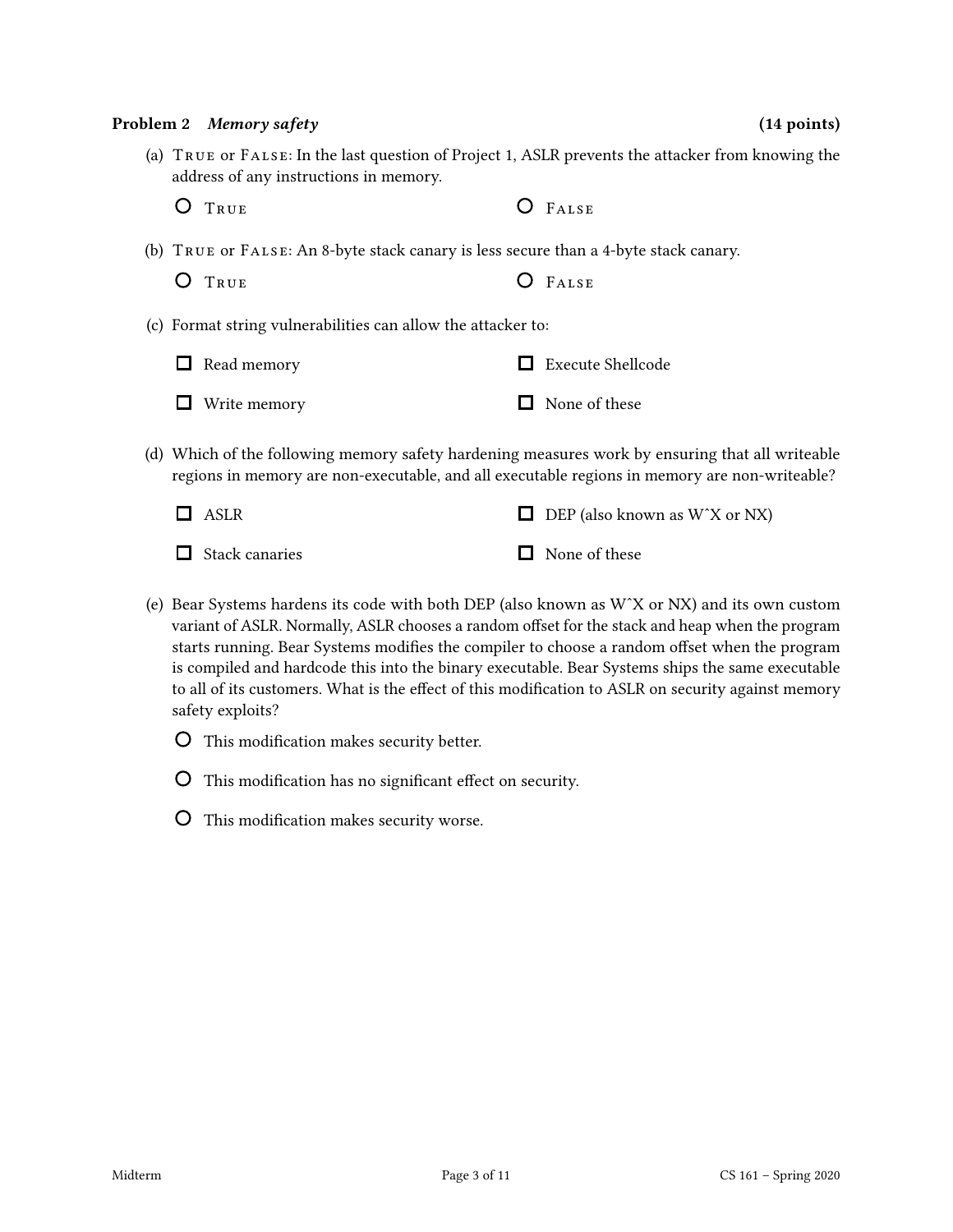(c) True or False: AES-CBC mode with a non-repeating but predictable IV is IND-CPA secure. O TRUE O FALSE

(d) True or False: AES-ECB mode is IND-CPA secure if we prepend a random 16-byte value to the message before encryption and then encrypt the whole thing.

(a) True or False: AES-CBC mode requires both the sender and recipient to know the secret key

(b) True or False: AES-CTR mode with a non-repeating but predictable IV is IND-CPA secure.

O TRUE **O** FALSE

O TRUE O FALSE

O TRUE O FALSE

Consider the following modified version of CTR mode:

$$
C_i = \text{AES}_K(P_i \oplus (IV||i))
$$

where  $\parallel$  denotes concatenation and ⊕ denotes bitwise xor. In other words, the xor occurs **before** applying the block cipher. As always, assume that the IV is sent with the ciphertext.

- (e) TRUE or FALSE: If the IV is different for each message but predictable, this mode is IND-CPA secure.
	- O TRUE O FALSE

A cryptography consultant suggests the following alternative mode:

$$
C_i = \text{AES}_K(P_i) \oplus (IV||i)
$$

where || denotes concatenation and ⊕ denotes bitwise xor. In other words, the IV and counter are xored to the output of the block cipher. As always, assume that the IV is sent with the ciphertext.

(f) True or False: If the IV is chosen randomly for each message, the consultant's mode is IND-CPA secure.

```
O TRUE O FALSE
```

| Problem 3 Symmetric-key Cryptograph |  |
|-------------------------------------|--|

and IV before communication begins.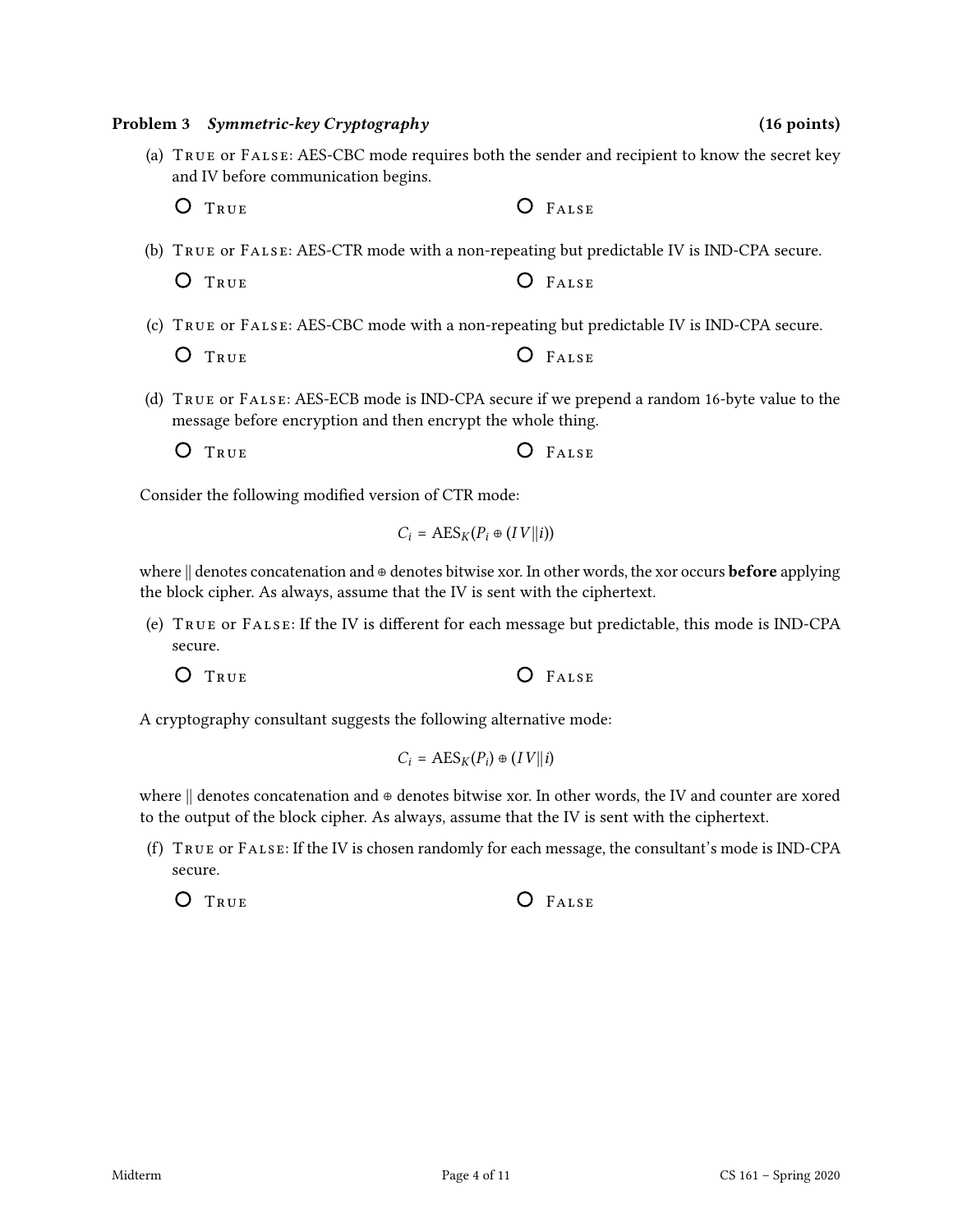Problem 4 Software Vulnerabilities (11 points) (11 points)

Consider the following C code:

```
1 // requires: s is a valid pointer, len \leq size(s)
2 void f (char *s, size_t len) {
3 int i, j;
4 i = 0; j = 0;5 while (j < len) {
6 // invariant: ???
7 while (s[j] == ' <')8 j^+ + ;
9 s[i] = s[j];10 i + +; j + +;11 }
12 }
```
- (a) Assume we will only ever call  $f$  with arguments where  $s$  is a valid, non-null pointer to a buffer of length at least len, and that the attacker controls the data stored in s. Is this code memory-safe, under those conditions?
	- Yes, it is memory-safe
	- $\overline{O}$  No, it could write past the end of the buffer
	- $\overline{O}$  No, it could read past the end of the buffer
	- $\overline{O}$  No, it could write before the beginning of the buffer
	- $O$  No, it could read before the beginning of the buffer
- (b) If you selected "Yes", write a valid loop invariant for the place marked ???. If you selected "No", write an example value for s and len that would trigger a memory safety violation.

| Invariant: |  |  |  |
|------------|--|--|--|
| $S =$      |  |  |  |
| $len =$    |  |  |  |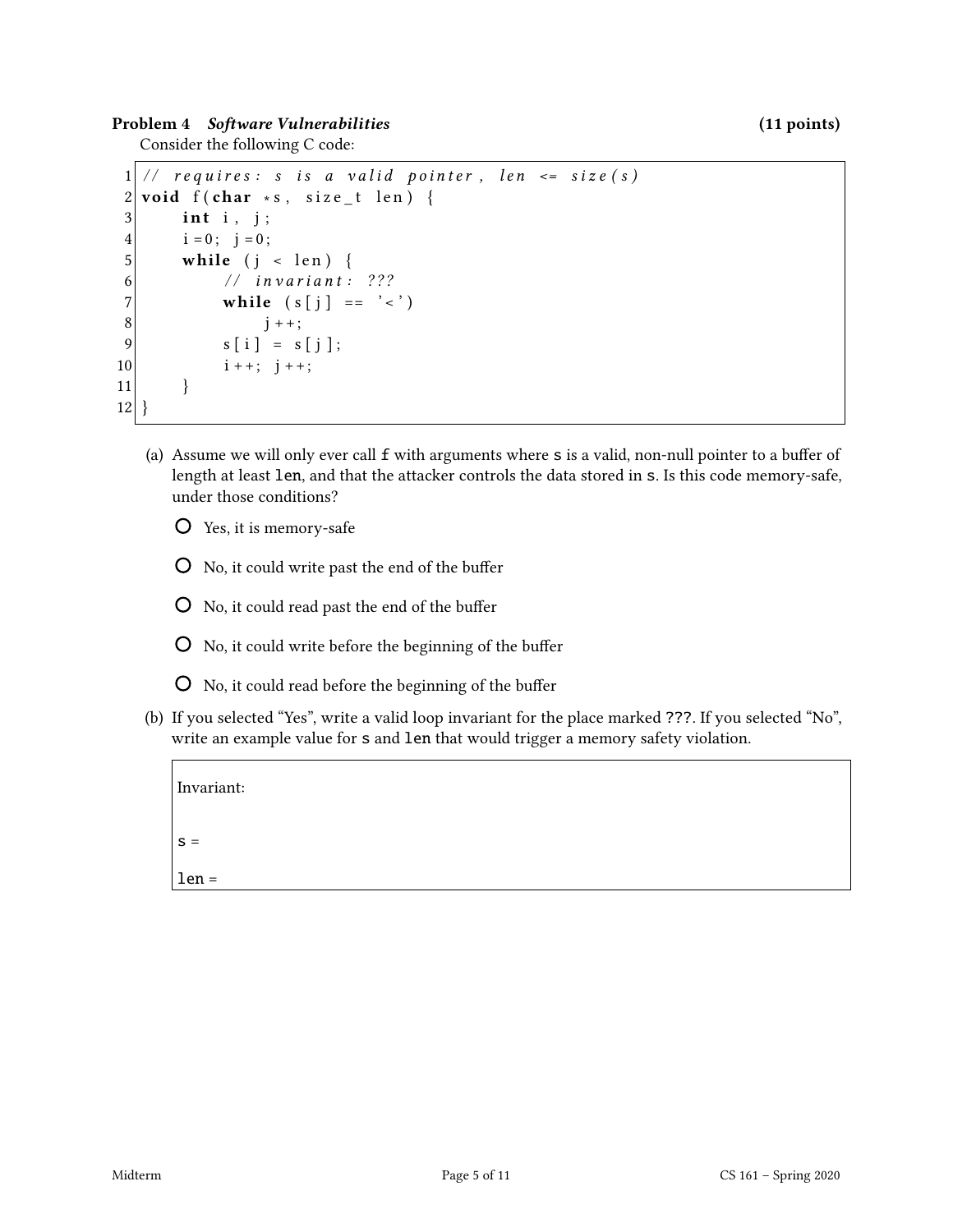#### Problem 5 Public Key Encryption (7 points) (7 points)

The El Gamal encryption scheme is reproduced below:

- Key Generation: public key =  $(g, h, p)$ , where  $h = g^k \pmod{p}$ , private key = k
- Encryption:  $c = (c_1, c_2) = (g^r \mod p, m \times h^r \mod p)$ , where r is randomly sampled from  $\{1, ..., p -$ 1}.
- Decryption:  $m = c_1^{-k} \times c_2 \pmod{p}$

Look at each scenario below and select the appropriate options.

(a)  $T_{RUE}$  or  $F_{ALSE}$ : With El Gamal, it is not a problem if the adversary can learn the value of  $g$ somehow.

| O FALSE |
|---------|
|         |

(b) TRUE OF FALSE: With El Gamal, it is not a problem if the value  $r$  used during encryption is accidentally revealed after the encryption is complete.

O TRUE O FALSE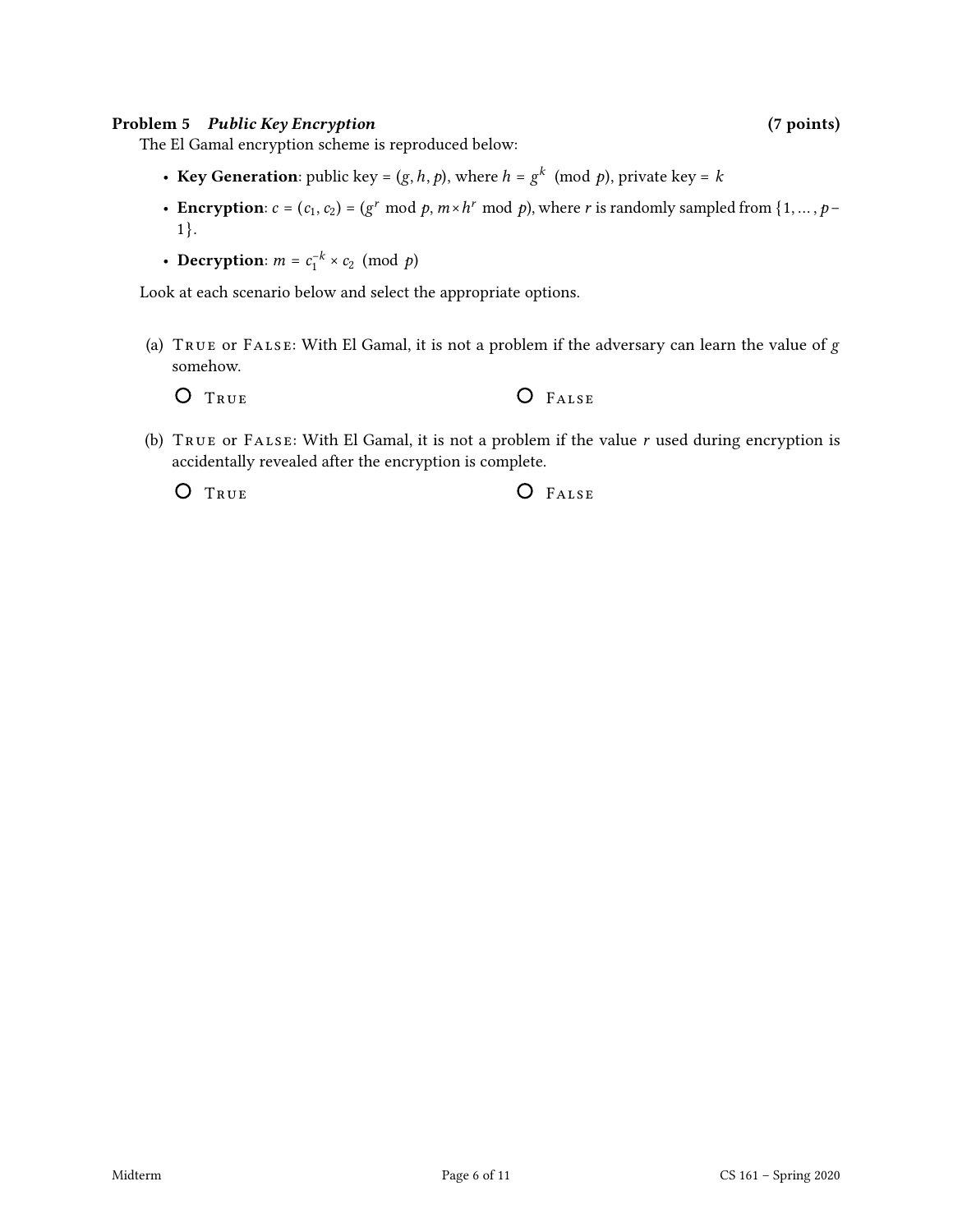#### Problem 6 Block Cipher Leakage (16 points) (16 points)

A hospital keeps a record, for each patient, of the patient's diseases. It is stored as a list of diseases along with a boolean indicating whether the patient has that disease or not:

acatamathesia: 0;ear infection: 0;heart disease: 1;...;xerophthalmia: 1;

Each record is encrypted. Assume that each "disease name: 0;" is exactly 16 bytes long (one block), disease names are all unique, and the list and order of diseases is public and the same for all patients.

A passive eavesdropper Eve intercepts two ciphertexts corresponding to the encryptions of Alice's and Bob's records. Assume that Eve has no prior knowledge of the disease status of any of the hospital's patients. The hospital uses the same key and same IV for encrypting each record.

- (a) If the hospital uses AES-CBC mode with the same IV for every record, which of the following are true?
	- $\Box$  Mallory can learn every disease for which Alice's boolean is equal to Bob's boolean
	- $\Box$  Mallory can learn every disease for which Alice's boolean is not equal to Bob's boolean
	- $\Box$  Mallory can always learn one disease for which Alice's boolean is equal to Bob's boolean, if any such disease exists
	- $\Box$  Mallory can always learn one disease for which Alice's boolean is not equal to Bob's boolean, if any such disease exists
	- $\Box$  Mallory can never learn two diseases for which Alice's boolean is equal to Bob's boolean
	- $\Box$  Mallory can never learn two diseases for which Alice's boolean is not equal to Bob's boolean
	- $\Box$  Mallory can learn whether Alice and Bob have the same boolean for all diseases
	- $\Box$  Mallory cannot learn anything about Alice and Bob's booleans
- (b) If the hospital uses AES-CTR mode with the same IV for every record, which are true?
	- $\Box$  Mallory can learn every disease for which Alice's boolean is equal to Bob's boolean
	- $\Box$  Mallory can learn every disease for which Alice's boolean is not equal to Bob's boolean
	- $\Box$  Mallory can always learn one disease for which Alice's boolean is equal to Bob's boolean, if any such disease exists
	- $\Box$  Mallory can always learn one disease for which Alice's boolean is not equal to Bob's boolean, if any such disease exists
	- $\Box$  Mallory can never learn two diseases for which Alice's boolean is equal to Bob's boolean
	- $\Box$  Mallory can never learn two diseases for which Alice's boolean is not equal to Bob's boolean
	- $\Box$  Mallory can learn whether Alice and Bob have the same boolean for all diseases
	- $\Box$  Mallory cannot learn anything about Alice and Bob's booleans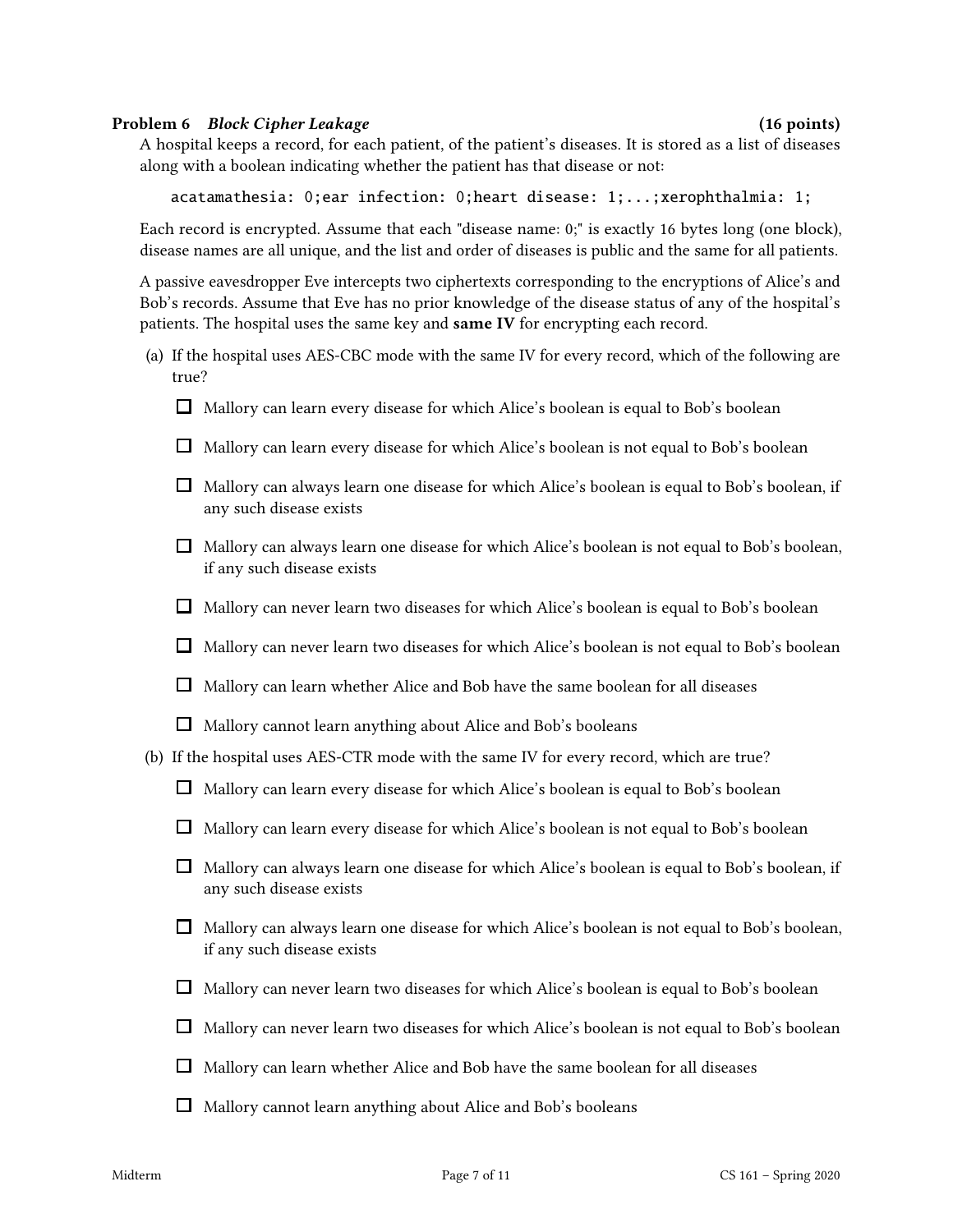### Problem 7 Memory safety exploits (26 points) (26 points)

The following code allows you to print characters of your choice from a string. It runs on a 32-bit x86 system with stack canaries enabled, but no other memory defense methods in use. Assume local variables are pushed onto the stack in the order that they are declared, and there is no extra padding, saved registers, or exception handlers. (These are the same assumptions as in homework 1.) Note that scanf("%d", &offset) reads a number from the input, converts it to an integer, and stores it in the offset variable.

```
1 void foo () {
2 char buf [300];
3 \mid gets (buf);
\overline{4}5
6 int main () {
7 char * ptr;
8 int offset = 0;
9 char important [12] = "sEcuRitY!!";
10 while ( offset \ge = 0) {
11 scanf ("%d", & offset);
12 ptr = important + offset;
13 printf ("%c\n", *ptr);
14 }
15 foo ();
16 return 0;
17 }
```
(a) Draw the stack, when at the point in time when line 12 of the code is executing, by lling in the diagram below. Label the location of sfp, rip (saved return address), stack canary, and the ptr, offset, and important variables, for main's stack frame. Each empty box represents 4 bytes of stack memory. If a value spans multiple boxes, label all of them.

(b) Peyrin informs you that this code contains a vulnerability which leaks the value of main's stack canary. Which sequence of inputs would leak this information? Fill in the blanks below.

 $\ln \ln \ln \ln \ln \ln$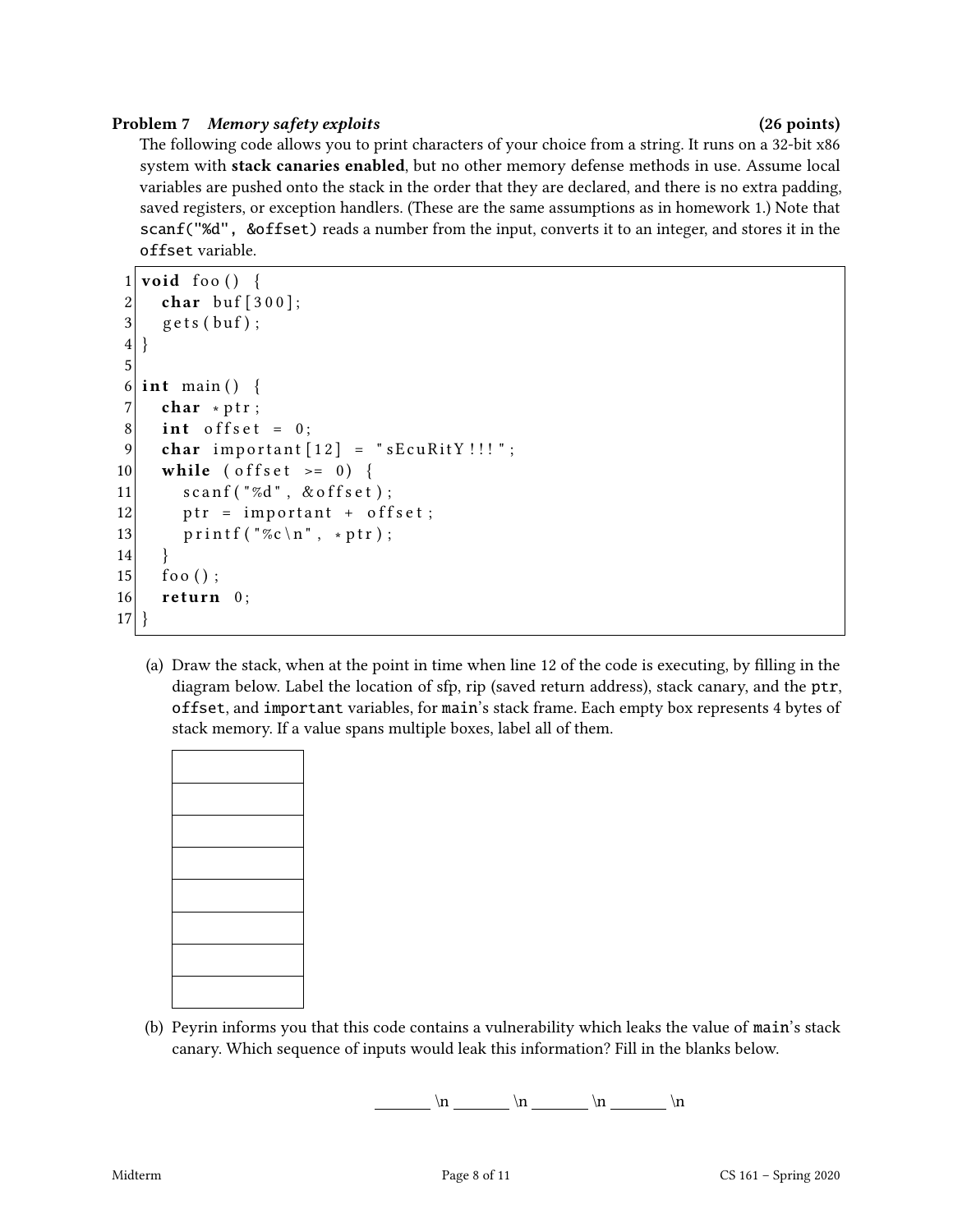- (c) Next, suppose you want to develop a reliable arbitrary-code-execution exploit that works by overwriting foo's entire return address, so that when foo returns, your shellcode will be executed. You first supply the string from part (b) to learn the value of the stack canary, followed by the string  $\cdot$ -1\n', followed by a carefully chosen third string of some length. Write the *minimum* possible length of the third string, to achieve this. Assume your shellcode is 100 bytes long and it cannot be shortened.
- (d) Your friend claims that it's not necessary to overwrite the entire return address to achieve arbitrary code execution: if you don't get unlucky with where certain addresses happen to fall, it's possible to reduce the length of the third string in part (c) to 304 bytes or 305 bytes, using an exploit that overwrites the least significant byte of sfp. Is she right?



(e) The developers propose to fix the program by replacing lines  $12-13$  with the following code. Fill in the blank inside the if-statement to make the fix correct.

```
12 i f ( ____________________________________ ) {
13 ptr = important + offset;
14 printf ("%c\n", *ptr);
15 }
```
Unfortunately the fix isn't available yet. Unsettled by your exploit, the sysadmins enable ASLR for the stack and the heap as a temporary defense for the rest of this question.

You discover that the code (text segment) is not randomized, and you learn the address of a ret instruction. For the purpose of this question, you can assume that ret is a one-word instruction which is equivalent to pop %eip. In other words, it loads the instruction at \$esp into the \$eip and increments \$esp by one word.

- (f) Which exploit technique would be appropriate for an arbitrary code execution exploit against this code, given this new information?
	- $O$  ROP

 $\overline{O}$  Overwrite the first byte of sfp

O TOCTTOU

- Exploit a format string vulnerability
- (g) Provide bounds on x, such that the input 'x\n' will cause  $ptr$  to point somewhere in the region where buf will appear.

 $\leq$   $X \leq$   $\qquad$ 

(h) Your exploit constructs an input as follows: first supply the string from part (b) to learn the value of the stack canary, followed by the string 'x\n' (with x chosen somehow based on part (g)) to set ptr appropriately, followed by a carefully chosen third string that is composed from multiple pieces. Below, select all possibilities for how to choose the third string so that the shellcode will be executed with probability at least 1/2.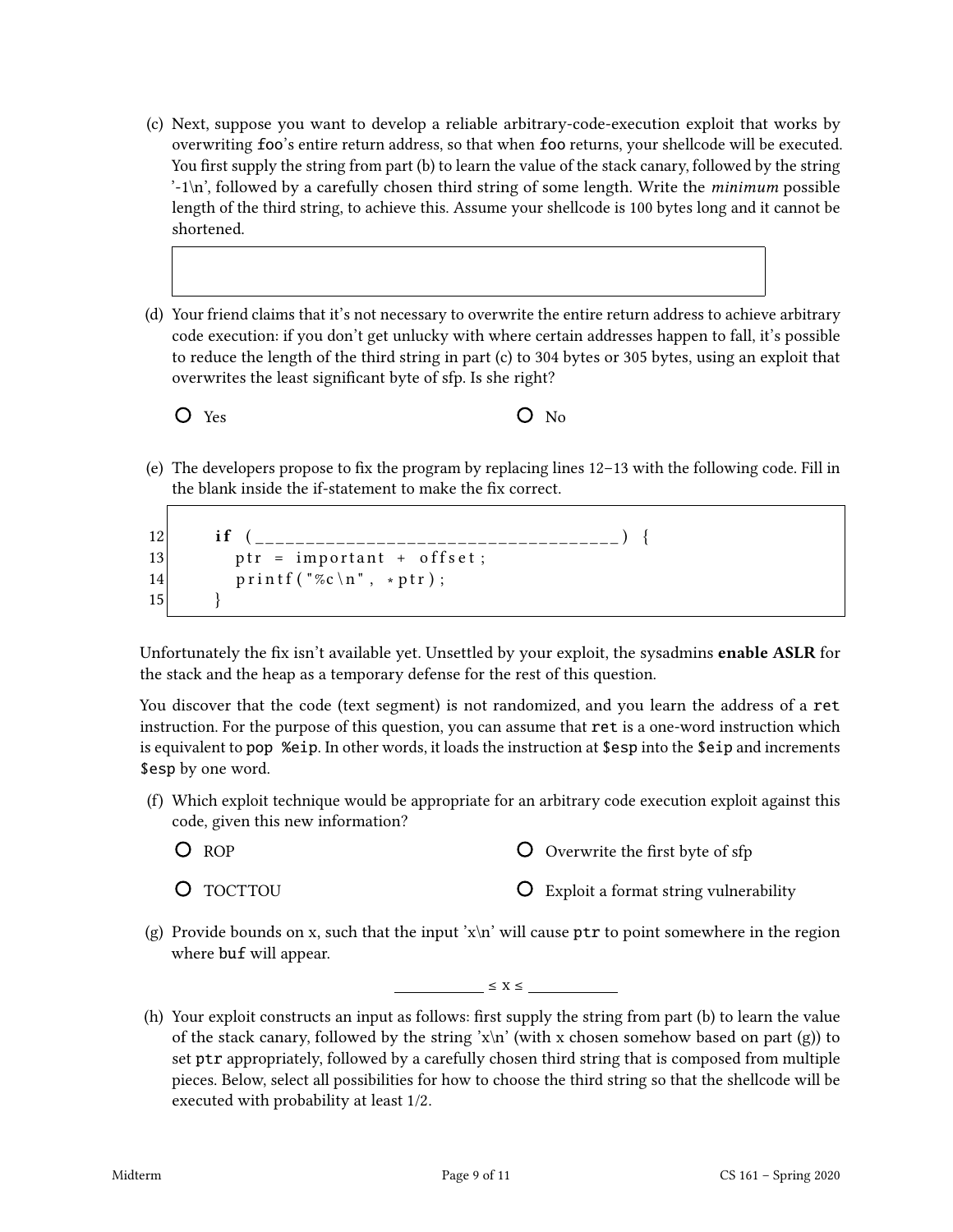Assume SHELLCODE is a 100-byte string containing the shellcode you want to execute, CANARY is the 4-byte value of the canary (learned using the technique from part (a)), gadget is the 4-byte address of the ret instruction you found, and NOPSLED is a 200-byte string containing many NOP instructions. Beware that gets will replace the newline at the end of your third string with a null byte, so your exploit might need to deal with this.

1. First 300 bytes of the third string:

| SHELLCODE * 3<br>$\Box$               | SHELLCODE + $a'$ * 196 + CANARY   |
|---------------------------------------|-----------------------------------|
| NOPSLED + SHELLCODE<br>$\mathbf{I}$   | gadget * 75<br>ப                  |
| 2. Next 12 bytes of the third string: |                                   |
| $\bigcirc$ gadget * 3                 | $O$ gadget * 2 + CANARY           |
| $O$ CANARY $*$ 3                      | $CANARY + 'a' * 4 + CANARY$       |
| $O$ CANARY + gadget <sup>*2</sup>     | CANARY $*$ 2 + $a$ <sup>*</sup> 4 |

3. Next bytes of the third string: (fill in the blank with a Python expression; your expression may reference SHELLCODE, NOP, CANARY, gadget, and 'a's, though you won't need them all)

4. Final byte of the third string:  $\ln$